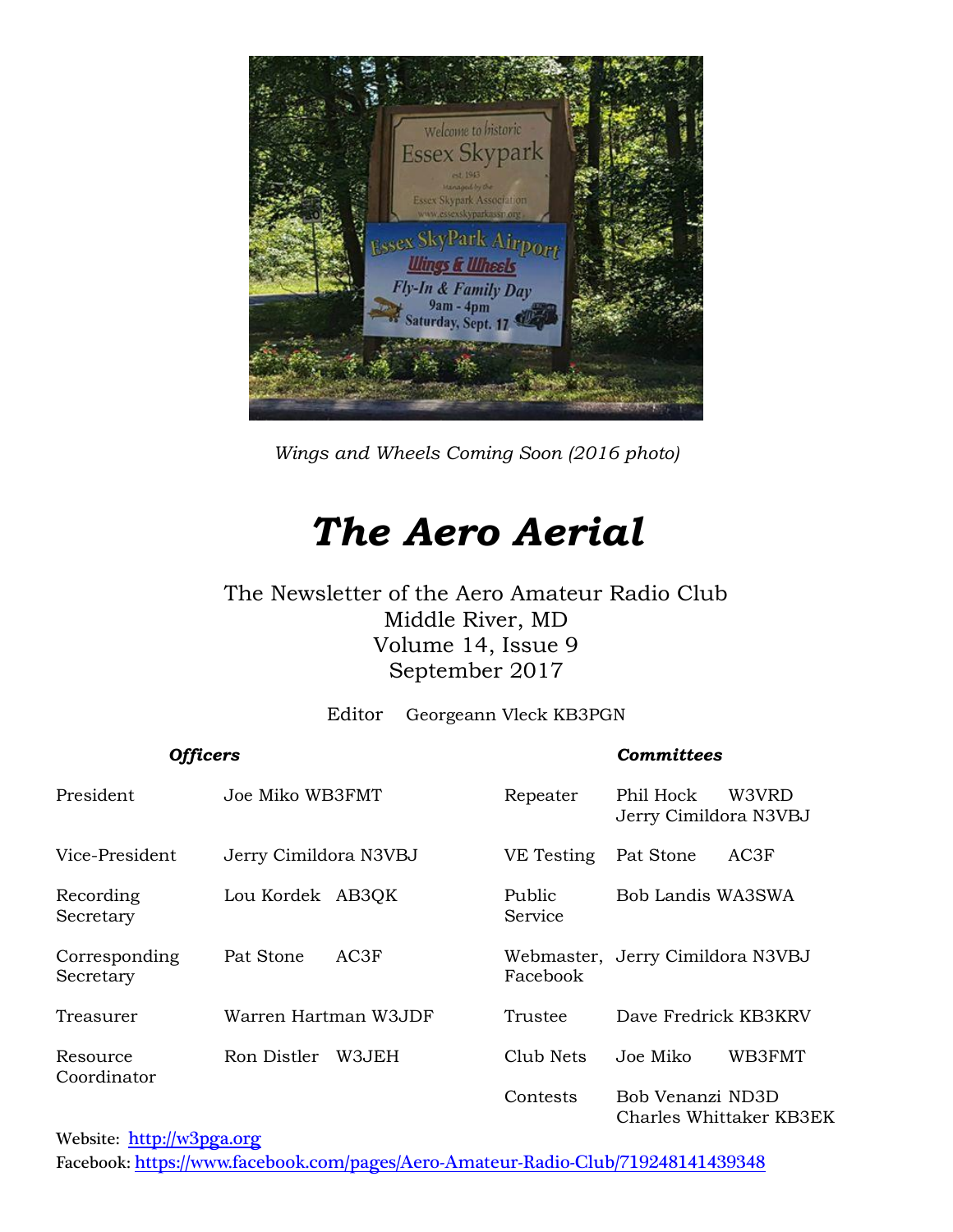### **About the Aero Amateur Radio Club**

#### **Meetings**

The Aero Amateur Radio Club meets on the first and third Wednesdays of the month at Essex SkyPark, 1401 Diffendall Road, Essex. Meetings begin at 7:30 p.m. local time. Meetings are canceled if Baltimore County Public Schools are closed or dismiss early.

#### Repeaters

W3PGA 2 M: INPUT : 147.84 MHz, OUTPUT : 147.24 MHz, PL 123.0 W3PGA 70 Cm: INPUT : 444.575 MHz, OUTPUT : 449.575 MHz, PL123.0 W3JEH 1.25 M: INPUT : 222.24 MHz, OUTPUT : 223.84 MHz

#### Club Nets

Second Wednesday Net – 10 Meters (28.445 MHz) @ 8 p.m. Local Time Fourth Wednesday Net – 2 Meters (147.24 MHz Repeater) @ 8 p.m. Local Time Fifth Wednesday Net – 70 Centimeters (449.575 MHz Repeater) @ 8 p.m. Local Time

#### Radio License Exams

The Aero Amateur Radio Club sponsors Amateur Radio License Exams with the ARRL VEC. Examination sessions are throughout the year. Walk-ins are welcome; arrive no later than 30 minutes after start time. \$15 charge.

#### 2017 Examination Schedule

| Time: | $\pm 1:15$ pm                                     | $1:15$ pm |  |
|-------|---------------------------------------------------|-----------|--|
|       | Dates: Sunday, September 10   Sunday, November 19 |           |  |
|       | Where: White Marsh Library   White Marsh Library  |           |  |

White Marsh Library, 8133 Sandpiper Circle, White Marsh, MD Contact: Patricia Stone AC3F, email: [ac3f@juno.com,](mailto:ac3f@juno.com) landline: 410-687-7209

#### LOCAL AREA NETS

| Day                    | Time          | Freq. (MHz)   | <b>Net Name</b>                           |
|------------------------|---------------|---------------|-------------------------------------------|
| Daily                  | $9 - 10$ am   | 145.330       | <b>Oriole Net</b>                         |
| Daily                  | 6 pm          | 3.820         | Maryland Emergency Phone Net              |
| Daily                  | $6:30 - 7$ pm | 145.330 no PL | Balto. Traffic Net (b/u 146.670 PL 107.2) |
| Daily                  | 7 pm & 10 pm  | 3.643         | <b>MD/DC/DE Traffic Net</b>               |
| $2nd$ Tue              | $7:30$ pm     | 146.670       | <b>Baltimore County RACES Net</b>         |
| $2nd$ Wed              | 8 pm          | 28.445        | <b>Aero ARC Net</b>                       |
| $4th$ Wed              | 8 pm          | 147.240       | <b>Aero ARC Net</b>                       |
| $5th$ Wed              | 8 pm          | 449.575       | <b>Aero ARC Net</b>                       |
| Fridays                | $7:30$ pm     | 145.330       | Back in the Day Net                       |
| When activated by NOAA |               | 147.030       | SkyWarn (primary)                         |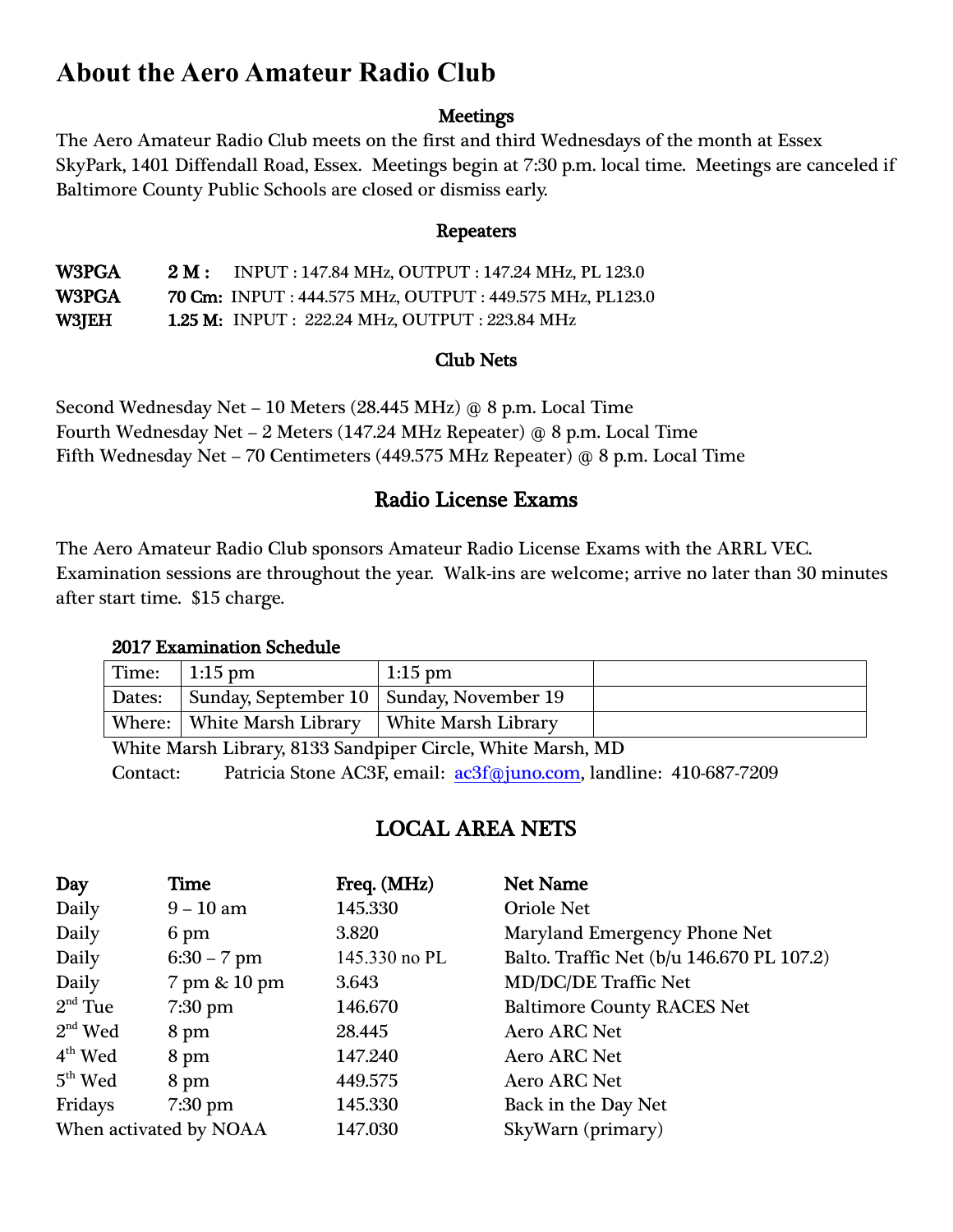# **NET REPORTS**

#### **8-9-17: 28.445 MHz , 20:00 to 20:43 local.**

W3PGA Joe Essex, W3VRD Phil Essex, N3EKO Ron Parkville, KB3JVP Ken Middle River, KB3VAE Rich Middle River

There were 5 members on the net.

#### **8-23-17: 147.24r MHz, 20:08 to 20:39 local.**

W3PGA NCS Joe Essex, N3RES Ray Lutherville, KB3VAE Rich Middle River, W3JEH Ron Perry Hall, KB3JVP Ken Middle River, KC3FBM Franklin Parkville

My bad I lost track of time. We had 6 members on the net.

#### **08-30-17: 449.575r MHz, 20:05 to 20:37 local.**

W3PGA NCS Joe Essex, N3RES Ray Lutherville, KB3JVP Ken Middle River, N3EKO Ron Parkville, KB3VAE Rich Middle River, N3VBJ Jerry Towson, W3VRD Phil Essex, W3JEH Ron Perry Hall

We had 8 members on the net.

# **Upcoming Second Meeting Presentations**

| Date       | Topic                        |
|------------|------------------------------|
| <b>TBA</b> | Contest Logging with N1MM    |
| <b>TBA</b> | The Acu-rite Weather Station |
| <b>TBA</b> | Ham Radio in the Modern Age  |

*Date Topic Presenter* Bob ND3D ?Kelly KC3APF Keon KE3HAY

These presentations will be given at the Essex SkyPark FBO building after the business meeting. *Any questions call Joe Miko at 443-956-0197.* Presenters who wish to submit a description of their talk may email it to Georgeann at **KB3PGN@reagan.com** for inclusion in the Aerial.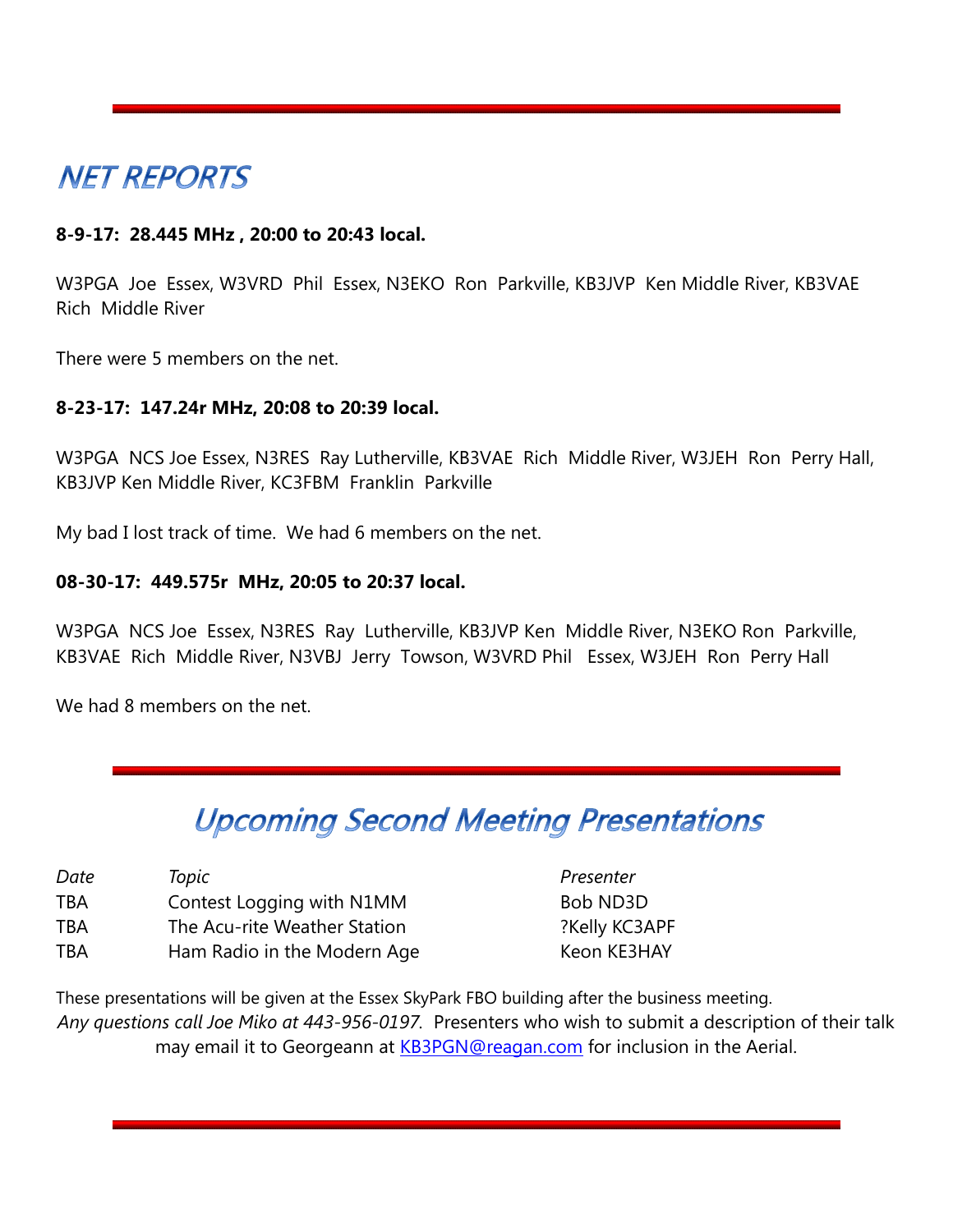## **MEETING NEWS**

At the Sept. 6 meeting our VE coordinator Pat Stone will discuss the recent changes in FCC form 605. Also, we will discuss our participation in the SkyPark's Wings and Wheels event on Saturday, September 16.



**VE CORNER** by Pat Stone, AC3F

The AERO VE Team held its third annual FD test session on Saturday, June 24th, 2017 at the Essex Sky Park. We served 10 applicants. Congratulations to new Extra Don N1TTX, new Generals Ray N3RES and Scott KG7CKE, and new Techs Jeff KC3JLR, Steph KC3JLS, Marc KC3JLT, Joyce KC3JLW, Jasmine KC3JLU, and James KC3JLV.

A very special thanks to VE's: WB3FMT, KD3TP, KB3VAE, KC3FBL, KC3FBM, KB3KRV, and K2ODG for assisting me with this session. You all did a great job as usual. It was a pleasure working with all of you. A special thanks to Jerry N3VBJ for assisting our examinees and delivering the new HTs to 4 of the new hams who successfully completed their exams at this session.

Our next test session will be held at 1:15PM on Sunday, Sept. 10th, 2017 at the White Marsh library. Hope to see you there.

# **UPCOMING HAMFESTS and EVENTS**

#### *Glenn L. Martin Monthly Speaker Series*

Monday, Sept. 11, 7 pm, Lockheed Martin Auditorium, 2323 Eastern Blvd., Middle River, MD 21220

Historian Jack Breihan will talk about Martin airplanes. FREE and open to the public, bring picture ID; children must be accompanied by an adult.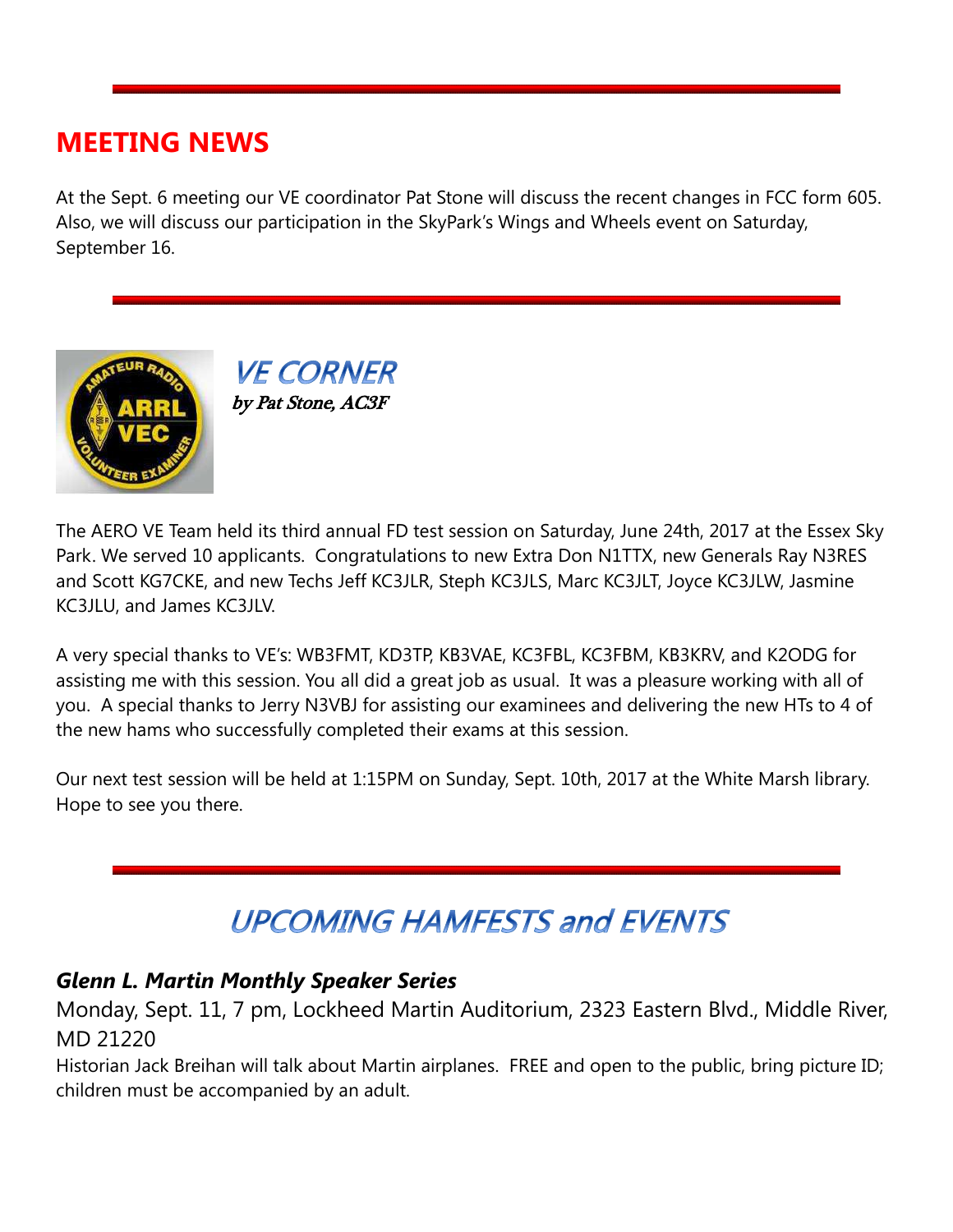#### **Saturday, September 9, 2017: Virginia Section Convention (Virginia Beach Hamfest)**

Virginia Beach Convention Center, 1000 19th Street, Virginia Beach, VA 23450 Website: vbhamfest.com Sponsor: Tidewater Radio Conventions Talk-In: 146.970 (CTCSS: 141.3 Hz), W4KXV Virginia Beach Repeater Contact: Carl Clements, W4CAC, 4500 Wake Forest Rd., Portsmouth, VA 23703, Phone: 757-235-4813, E-mail: [w4cac@cox.net](mailto:w4cac@cox.net)

#### **Sunday, September 10, 2017: New Jersey State Convention**

Gloucester County 4-H Fairgrounds, 235 Bridgeton Pike (Route 77), Mullica Hill, NJ 08062 Website: [http://w2mmd.org](http://w2mmd.org/) Sponsor: Gloucester County ARC - W2MMD Talk-In: 147.180(+) (CTCSS 131.8), 40m 7.245 kHz & 20m 14.340 kHz ± 5 kHz Contact: Sheldon Parker , K2MEN, 643 Betty Rose Avenue Gibbstown, NJ 08027, Phone: 856-423-1767, Email: [k2men@comcast.net](mailto:k2men@comcast.net)

#### **Sunday, October 1, 2017: CARA Fest**

Howard County Fairgrounds, 2210 Fairgrounds Road, West Friendship, MD 21794 Website: [www.carafest.org](http://www.carafest.org/) Sponsor: Columbia Amateur Radio Association Talk-In: 147.390+ (CTCSS: 156.7), K3CUJ repeater, Columbia, MD Contact: David Parkison, KB3VDY, 1257 Stevens Ave., Arbutus, MD 21227, Phone: 410-977-1249, Email: [info@carafest.org](mailto:info@carafest.org)

#### **Saturday, December 9, 2017 : Second Annual American Legion PGCERA SantaFest**

American Legion Youth Camp, 9201 Surratts Rd., Cheltenham, MD 20623 Website: pgares.org/santafest/ Sponsor: American Legion and Prince Georges County Emergency Repeater Association Talk-In: 145.230 (CTCSS: 110.9 Hz), K3ERA repeater, Greenbelt Contact: Charles Hallock, AA3WS, 16203 Manning Rd., West Accokeek, MD 20607 , Phone: 301-535- 1666, E-mail: [selbynet@hotmail.com](mailto:selbynet@hotmail.com)

#### **Saturday, April 21, 2018: Delaware State Convention (Delmarva Amateur Radio & Electronics EXPO)**

Cheer Community Center, 20520 Sand Hill Rd., Georgetown, DE 19947 Website: [www.radioelectronicsexpo.com](http://www.radioelectronicsexpo.com/) Sponsor: Sussex Amateur Radio Association Type: ARRL Convention Talk-In: 147.090 (CTCSS: 156.7 Hz), Sussex County ARES® Primary Repeater, Millsboro, DE Contact: Herb Quick, KF3BT, PO Box 1431, Seaford, DE 19973, Phone: 302-629-4949, E-mail: [herb@hamiltongraphics.com](mailto:herb@hamiltongraphics.com)

#### **Saturday, June 30, 2018: Harrisburg Radio Amateurs Club Firecracker Hamfest**

Harrisburg Area Community College, 3599 Industrial Road, Harrisburg, PA 17101 Website: [http://www.w3uu.org](http://www.w3uu.org/)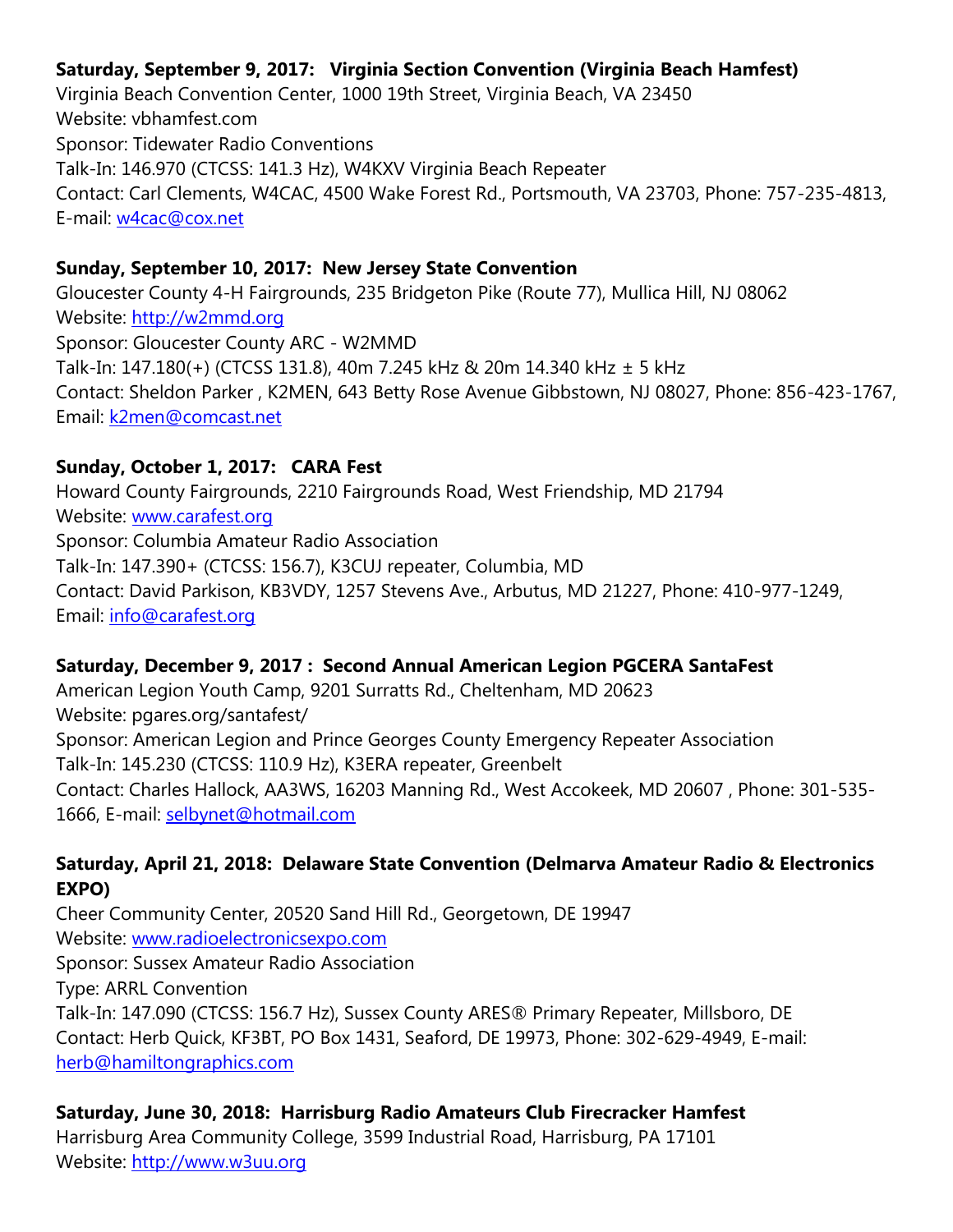Sponsor: Harrisburg Radio Amateurs' Club Talk-In: 146.76 (CTCSS 100.0 Hz) Contact: Tim Lehman, KB3OZA, PO Box 453, Hummelstown, PA 17036, Phone: 717-461-3398, Email: [kb3oza@arrl.net](mailto:kb3oza@arrl.net)

You may view upcoming Hamfests at:<http://www.arrl.org/hamfests-and-conventions-calendar>

# DID YOU KNOW ...?

# **Q SIGNALS**

Q-signals are a system of radio shorthand as old as wireless and developed from even older telegraphy codes. Q-signals are a set of abbreviations for common information that save time and allow communication between operators who don't speak a common language. Download Q-Signals: [http://www.arrl.org/files/file/Get%20on%20the%20Air/Comm%20w%20Other%20Hams-](http://www.arrl.org/files/file/Get%20on%20the%20Air/Comm%20w%20Other%20Hams-Q%20Signals.pdf)[Q%20Signals.pdf.](http://www.arrl.org/files/file/Get%20on%20the%20Air/Comm%20w%20Other%20Hams-Q%20Signals.pdf)

Source: MDC Section News, Vol. 12, No. 07, July 14, 2014